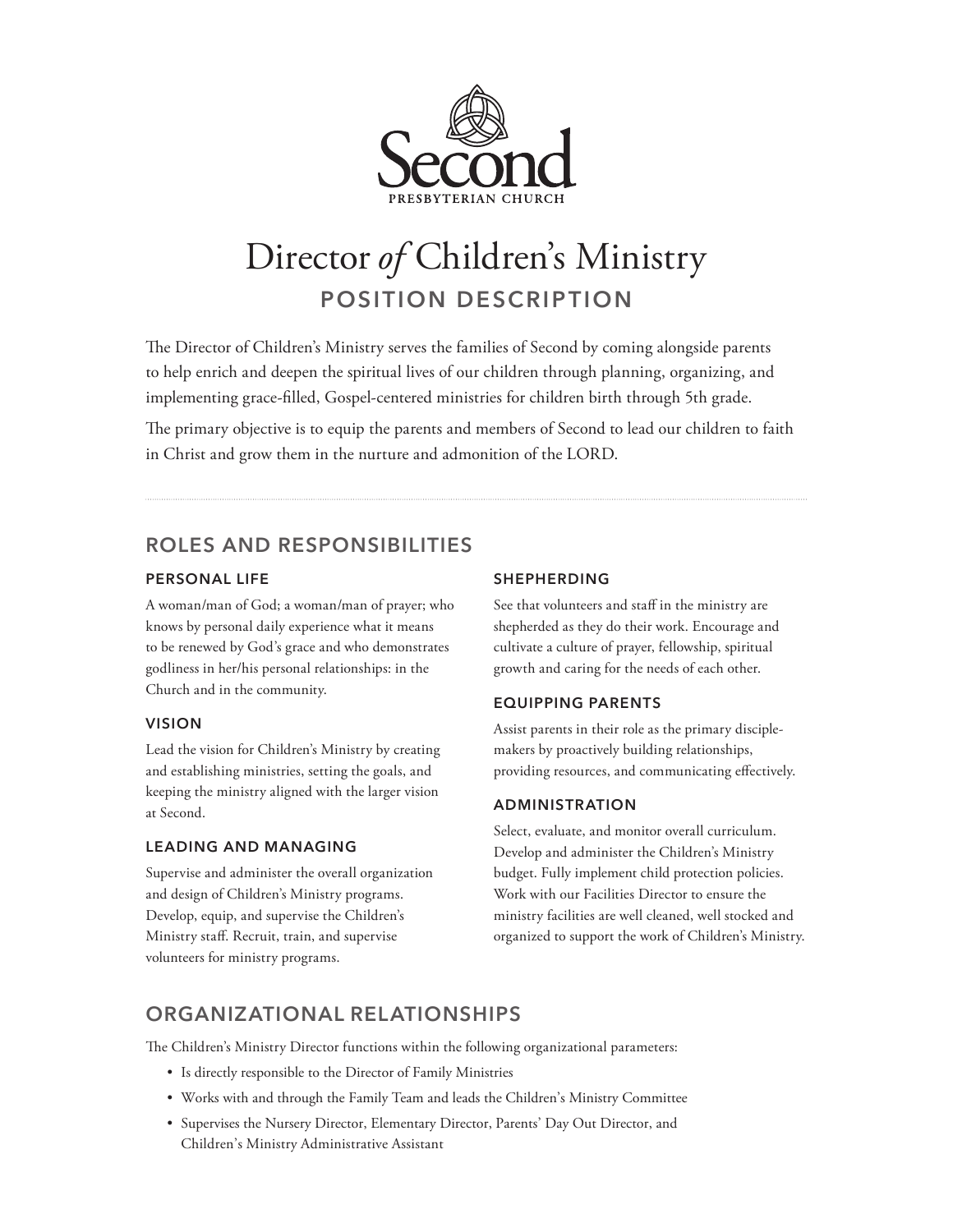#### **QUALIFICATIONS**

#### **LOVE FOR THE LORD**

Able to articulate their relationship with Jesus Christ, profess a well-grounded and vital faith, and exhibit a Christ-centered life.

#### **LOVE FOR GOD'S PEOPLE**

Strongly relational with the ability to build rapport with children, parents, and team members. Approachable and humble with a confidence grounded in their identity in Christ.

#### **LOVE FOR GOD'S WORD**

A belief in the inerrancy and primacy of the Bible. A strong understanding of and commitment to the evangelical and Reformed faith, as expressed in the Westminster Standards.

#### **LOVE FOR GOD'S CHURCH**

Strongly committed to corporate worship. A humble and teachable spirit who appreciates and responds to the leadership structure at Second.

#### **LOVE FOR CHILDREN'S MINISTRY**

At least three years of experience in children's ministry or education. A bachelor's degree or higher is strongly preferred. A desire for continued professional development.

#### **OVERVIEW RESOURCE**

Before applying, please read the attached document, "A Faith Worth Following: The D6 Team Report," a philosophy of discipling children and youth based on Deuteronomy 6:4-9. This paper was compiled in 2012 by a team of 12 members and staff of Second Presbyterian Church.

#### **HOW TO APPLY**

Interested candidates should submit a resume, personal testimony, and a philosophy of children's ministry via email to Todd Erickson, Pastoral Executive, at todd.erickson@2pc.org.

#### **ABOUT SECOND AND MEMPHIS**

Founded in 1844, Second Presbyterian Church (EPC) is marked by Reformed theology and committed to retelling the gospel of Jesus Christ to ourselves, our neighbors, and the nations abroad. We aim to reimagine the church and the city according to the Scriptures, asking God to repair what is broken, both in us and around us, by His Spirit. Located in the heart of Memphis at the corner of Poplar and Goodlett, we are uniquely positioned to serve our neighbors of all different ages, ethnicities, and socioeconomic statuses with the good news of Christ. Visit [2pc.org](www.2pc.org) to learn more about our church. To explore the rich and diverse history of Memphis, visit [memphistravel.com,](www.memphistravel.com) [choose901.com,](www.choose901.com) and [dailymemphian.com](www.dailymemphian.com).

> Second Presbyterian Church 4055 Poplar Avenue · Memphis, Tennessee 38111 <www.2pc.org>· (901) 454-0034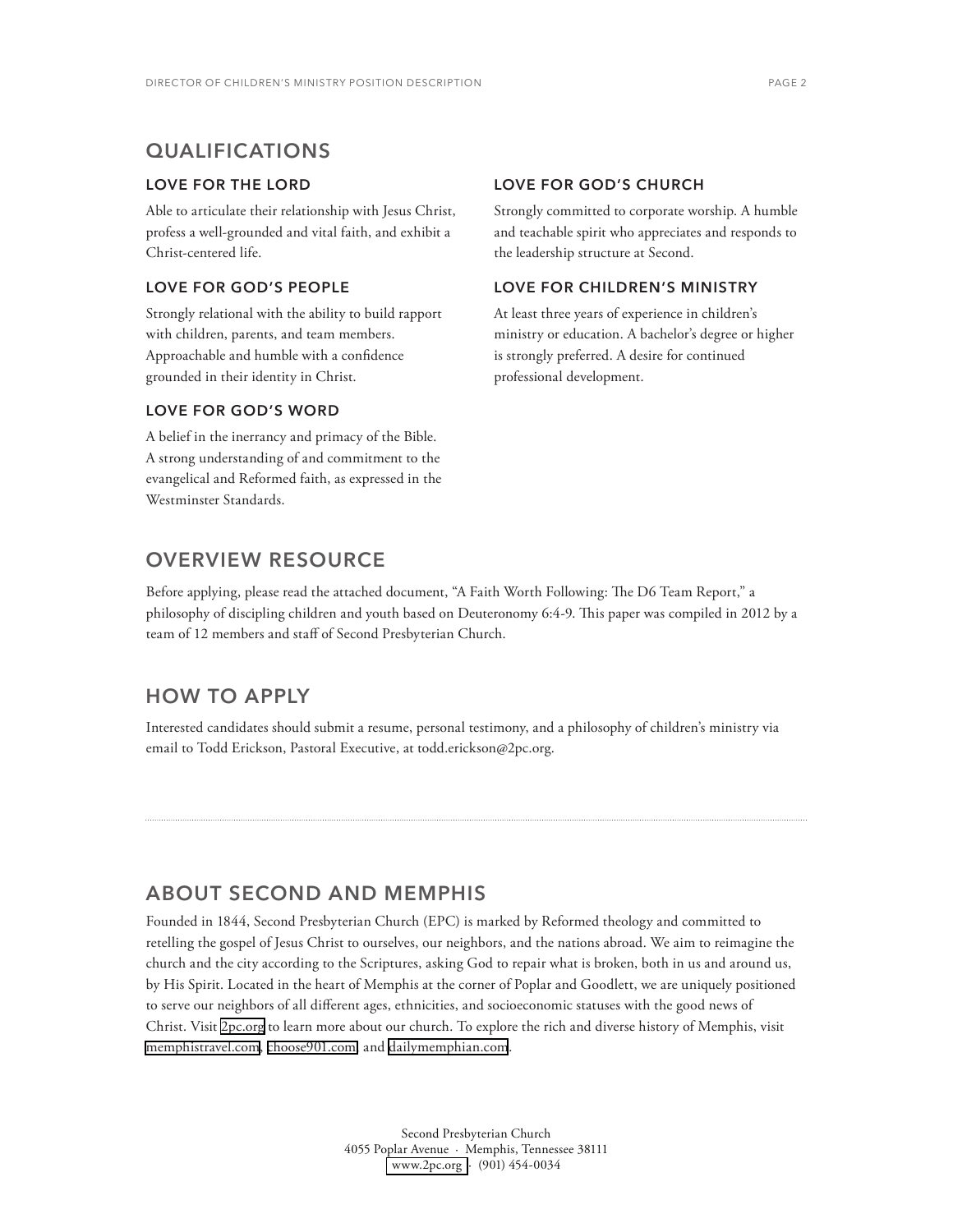# A Faith Worth Following

### THE D6 TEAM REPORT



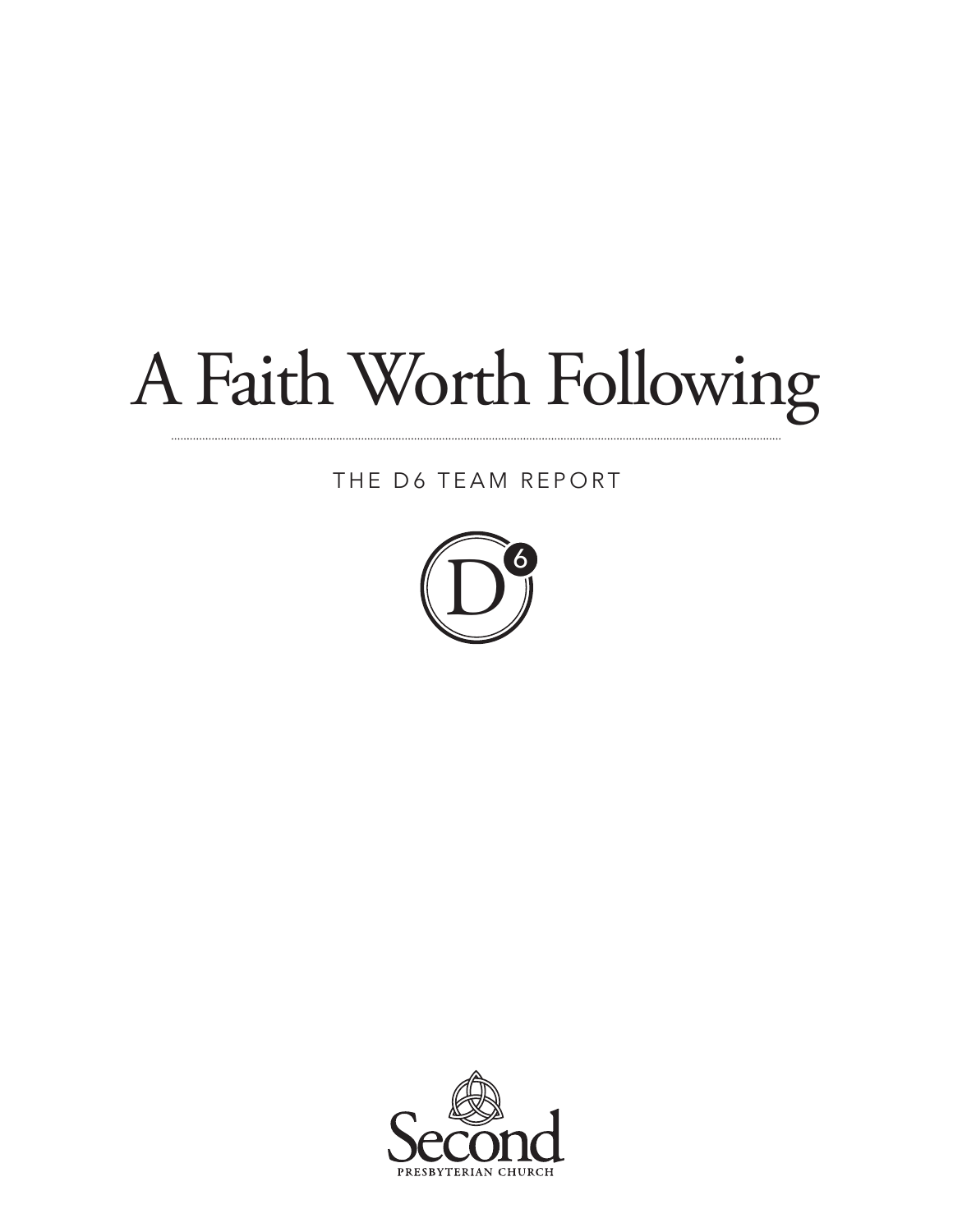*" 4Hear, O Israel: The Lord our God, the Lord is one. 5 You shall love the Lord your God with all your heart and with all your soul and with all your might. 6 And these words that I command you today shall be on your heart. 7 You shall teach them diligently to your children, and shall talk of them when you sit in your house, and when you walk by the way, and when you lie down, and when you rise. 8 You shall bind them as a sign on your hand, and they shall be as frontlets between your eyes. 9 You shall write them on the doorposts of your house and on your gates."*

### Deuteronomy 6:4-9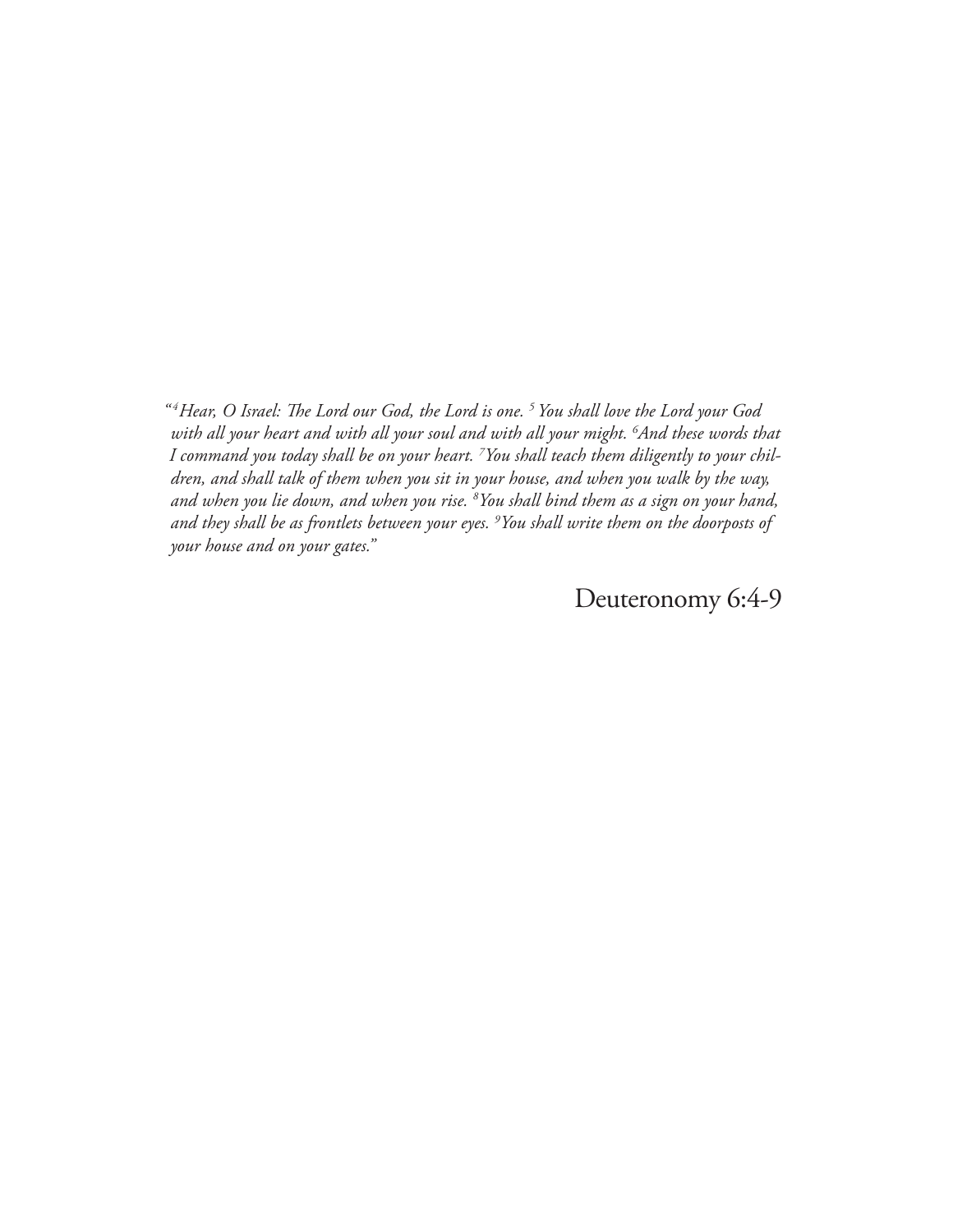"Since the spiritual lives and choices of American teenagers echo with astonishing clarity the spiritual lives and choices of the adults who love them, lackadaisical faith is not a young people's problem, but ours." That sentence stunned me. I put down the book ("Almost Christian" by Kenda Creasy Dean) and sat silently in my office as my mind and heart were flooded with personal conviction. What had I been modeling for my own kids and the kids in our church? What were the demonstrated priorities of my life? What topics dominated my conversations with my kids? How did they see me spend most of my money and time? What type of faith was I passing on to the next generation?

In January of 2011, Andrew Keasling and I began to notice some alarming trends in the lack of involvement of our own 2PC kids in the life of the church. Convinced that there must be something wrong in the way we were doing youth ministry, Andrew led the youth staff on a complete evaluation of every aspect of the ministry. By May of 2011, Andrew and I were convinced that the problem was much bigger than the youth ministry. Something we had heard about years ago had sadly made its way to Memphis and 2PC.

Between 2003 and 2005, researchers out of the University of North Carolina conducted the largest, most comprehensive study ever done on the religious lives of American teenagers. The purpose of the National Study on Youth and Religion (NSYR) was to discover the reason that this generation was leaving the faith of their parents in such great numbers. The results were surprising. Teenagers did not see themselves as leaving the faith of their parents, but rather embracing the faith of their parents. According to the research, the faith demonstrated by the older generation and embraced by the teenagers was a "moralistic, therapeutic deism"…God wants you to do good and to feel good. A further surprise to the researchers was the lack of a "faith language" or "faith vocabulary" among those who called themselves Christians. They didn't know their Bibles and could not articulate this faith they were supposedly embracing.

By the summer of 2011, Andrew and I were convinced that the prevailing problem we were seeing among our students was an embracing of a weak faith demonstrated by the adults in our church. And it started with us. Andrew and I were both deeply convicted about our own homes and our own parenting. As we shared our story with others throughout the Fall of 2011, the results were always the same…confession and repentance…God was on the move.

This all led up to what we presented at the Officers' Conference in January of 2012. After presenting our research and concerns, the Session charged me with heading up a team of staff and members to study the issue and suggest a plan of action. The team was made up of 12 people, half of whom were staff members and half of whom were congregation members. The members of the group (named the Deuteronomy 6 Team, or D6) were Carol Overcast, Deborah Coleman, Lauren Scott, John Ivy, Pat Nelson, Matt Gandy, Sandy Hazelwood, Susan Warner, Dylan Franklin, Mike Stokke, Mitchell Moore, and Andrew Keasling. The group spent January through May of 2012 studying the issue, meeting together, and praying together. The following paper represents the study and conclusions of the D6 Team.

> Todd Erickson *Student Ministry Executive*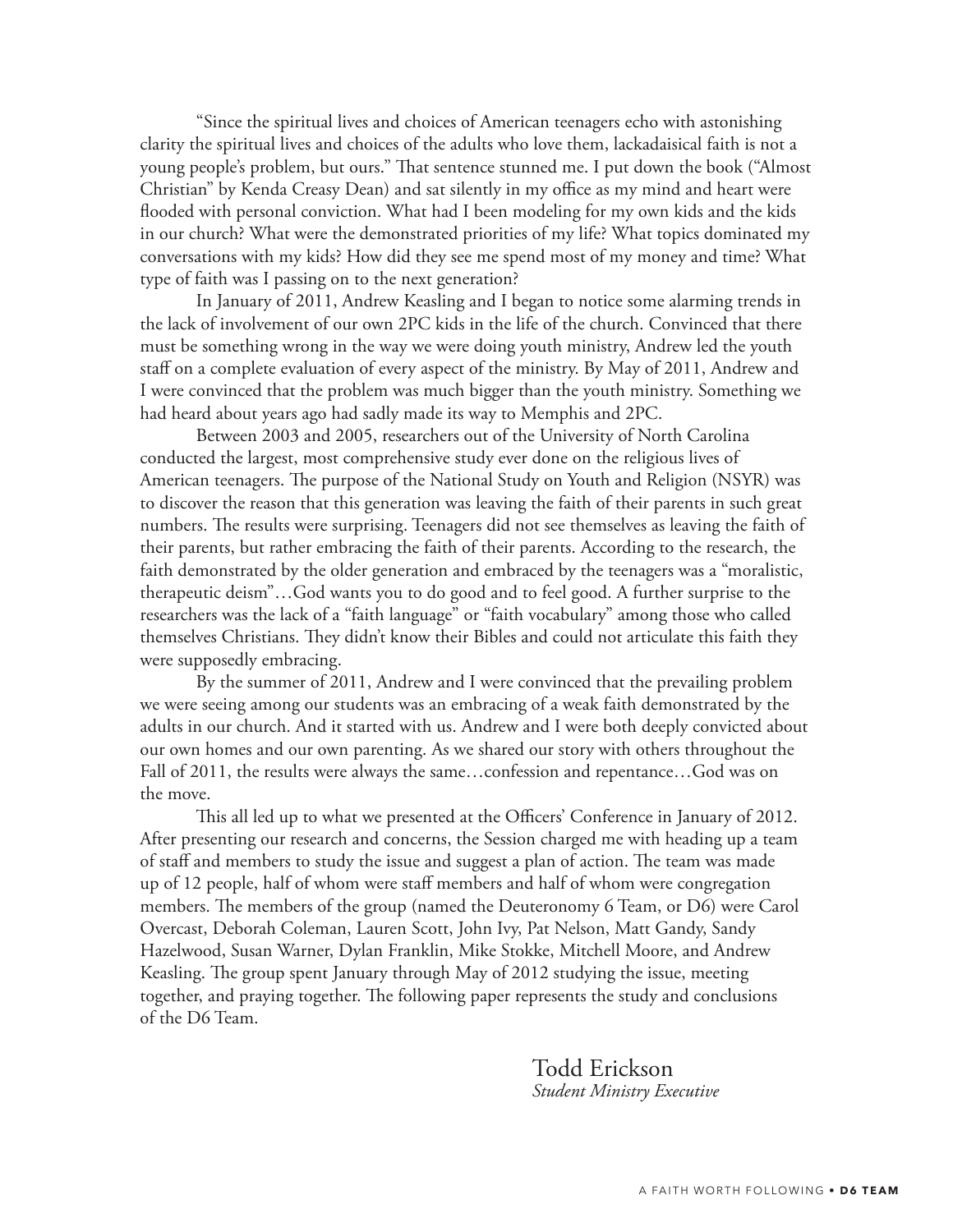### Our Vision

What we long to see in the children of our church is a faith that would set them apart in the world. They would fear God and know Him to be powerful and relevant. They would recognize their need for a savior and their inability to earn salvation through performance. Our children would understand God's grace and what Christ did on the Cross for them. In response to that knowledge, their desire to follow Christ would be intrinsically woven into every facet of their lives. They would be ready and willing to articulate their faith to other people. Worship would be a significant, meaningful part of their weekly routine, not out of duty, but out of love and gratitude. Our children would embrace their calling to be participants in the mission of Christ, and the fruits of their labors would be evident.

God calls parents to be the primary vision-casters for their children by making Him the center of family life. He commands parents to pass the faith on to their children and gives them instructions on how to do it: God's people are to fear Him and love Him first, personally and comprehensively. Out of this love for God, parents are to be diligent in teaching their children how to love Him in the same way.1

As the Body of Christ, the church as a whole shares in the awesome responsibility of instructing our children. We affirm this each time we take the congregational vow at a baptism: Do you undertake the responsibility to assist these parents in the Christian nurture of their child?<sup>2</sup>

What is the faith we are teaching our children? What vision are we casting? Are we modeling what it is to be a follower of Christ? Most teenagers in the United States mirror their parents' religious faith, so what we see in the next generation is naturally and ultimately what they see in us.<sup>3</sup> This means the vision we have for the children of our church will become reality only if it is the same vision we have for ourselves.

### **Obstacles**

From the beginning, we were created in God's image for relationship with Him.<sup>4</sup> Because of this, we should naturally make Him the center of our lives, but the Fall radically altered that dynamic. When sin entered the world, no dimension of human nature was left untouched. Mankind "died" spiritually, and our relationships with God and with other people became marked by shame, guilt, blame-shifting and the battle for control. We are no longer naturally God-centered but self-centered.<sup>5</sup>

The good news of the Gospel is that the grace of a loving God came to a fallen and hopeless humanity through the incarnation, life, death, and resurrection of His Son, Jesus Christ. God's saving love in Christ reveals to us the truth of our sinfulness and the assurance of His unconditional commitment to us. For those who trust in Christ, we are reborn into a restored relationship with God and the possibility of restored human relationships as well. Yet we still struggle to make God the center of our lives, because of the weakness of our sinful natures, and the powerful influence of the fallen world we live in.

<sup>1</sup> Dt. 6:1-12. See also Ps. 78; Ps. 127; Ps. 128; Eph. 6:1-4; Col. 3: 20-21 2 Evangelical Presbyterian Church, Book of Worship, §3-2 (G)(6)

<sup>3</sup> Kenda Creasy Dean, Almost Christian (New York: Oxford University Press, 2010) See also Christian Smith, Soul Searching: The Religious and Spiritual Lives of American Teenagers (Oxford University Press, 2005); Dan Kimball, They Like Jesus But Not the Church: Insights from Emerging Generations (Zondervan, 2007)

<sup>4</sup> Gen. 1:26 5 Gen. 3:7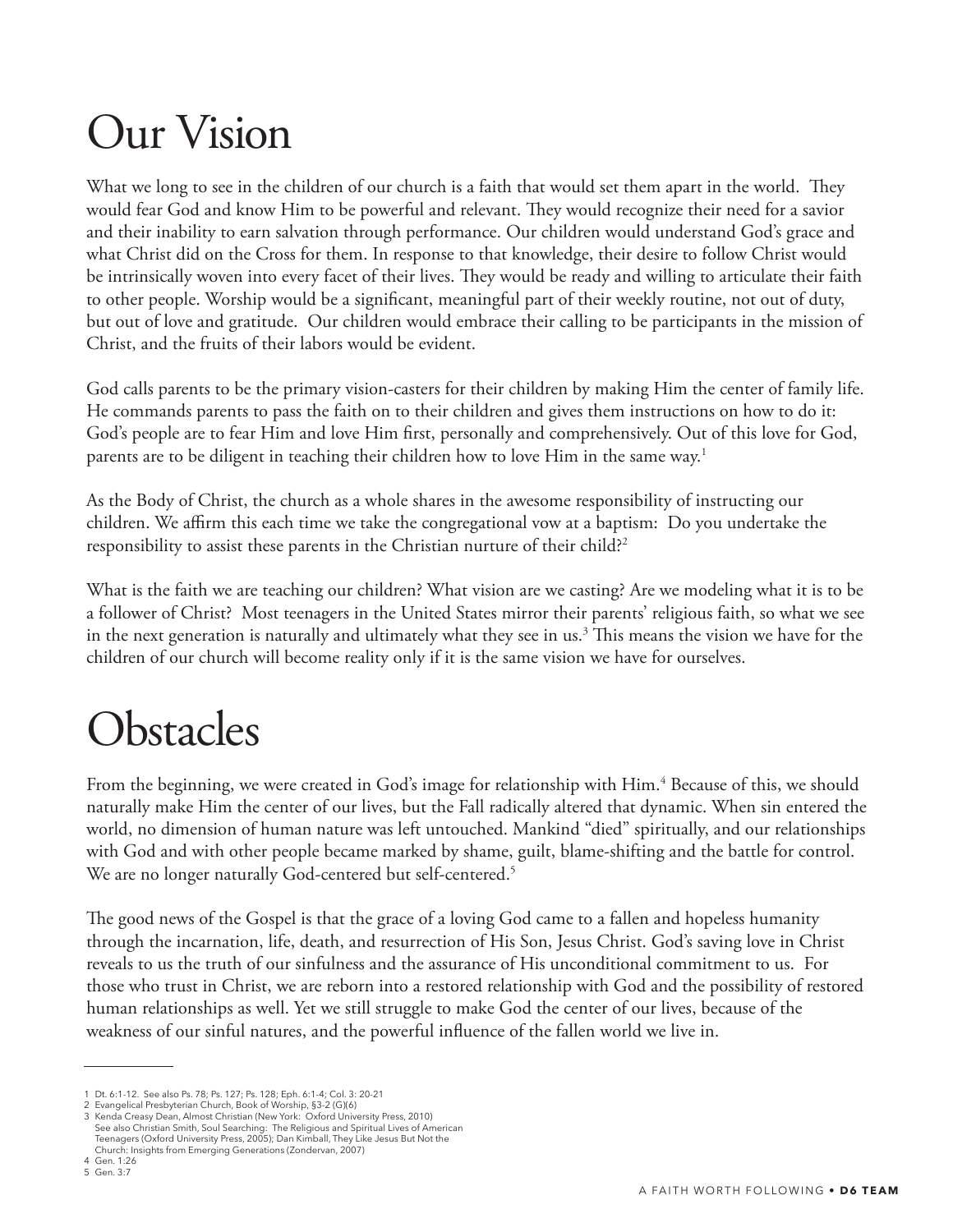### What We See In Our Church Today

Rather than intentionally living out God's instructions in Deuteronomy 6, it is all too easy, even if unintentional, for us to be self-focused and to teach our children to be the same. Our time and energy are given to the pursuit of happiness, high achievement, and success in all aspects of life – vocation, education, sports, etc. Church is important as long as it contributes to our happiness and success. We are motivated by a sense of entitlement that leads us to believe we actually deserve a certain standard for our lives.

Many families have become child-centered as opposed to Christ-centered, and we often deem "family time" and "rest" to be more important than worship and church activities. Technology regularly dominates the times we spend with our children, giving us the false illusion of being "more connected."

Moreover, in years past our culture recognized and respected the significance of faith and worship. Sundays and even Wednesday evenings were set aside for church services and activities. We were not asked to choose between going to church and something else.

Things have changed dramatically over the last several decades. Today, we desperately try to piece together all facets of our lives. Sports and social events often conflict with worship services and youth group activities. It is impossible not to sacrifice one for the other. Culture no longer cooperates with a family that intends to be God-centered.

Even parents who place a heavy emphasis on going to church may not be teaching their children how to love God. They may totally miss the truth of salvation through God's grace and Christ's atoning sacrifice on the Cross. In our performance-driven culture, we are tempted to believe in the false paradigm of "good parenting in – good kids out." As we check off our list of the right things for our kids to do - church, youth group, service projects, missions trips – we create a confusing "covenant of works" model for our children and are surprised by their sinful behavior.<sup>6</sup> As it turns out, merely exposing children to the Christian faith is no substitute for teaching it to them and modeling it for them.

# Warning Signs

The behaviors described above have not become the norm overnight. As our culture has gradually changed, we have moved along with the flow, unintentionally rearranging our priorities and unaware of the consequences. Researchers who have studied the impact of our culture on our faith have written about these consequences, describing disturbing trends in Christian teenagers.

Over the past several years, our youth leaders have noticed these same trends in the children of our church, even children of church leaders. (By "children" we mean mostly those in grades 7-12).

<sup>6</sup> "Roundtable on Parenting: Jono Linebaugh, Elyse Fitzpatrick, Paul Tripp / Liberate 2012" http://vimeo.com/43635793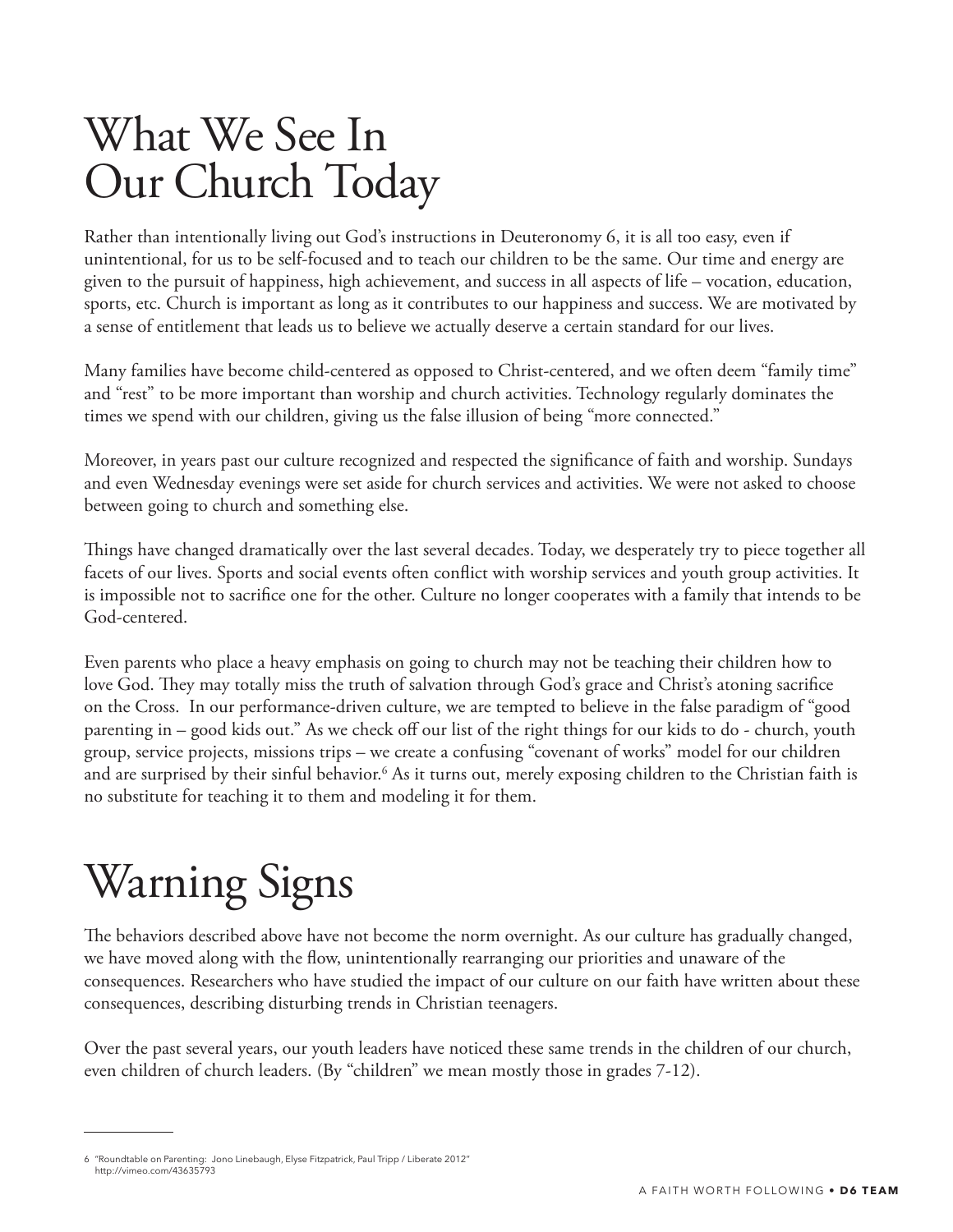Many children are unable to articulate a genuine understanding of the Christian faith, and their lack of commitment to the faith is evidenced by an absence of spiritual fruit in their lives.<sup>7</sup>

Children believe participation in church activities helps make them "nice people," but they do not see God as relevant to their everyday lives.<sup>8</sup>

Children who go through the motions of attending worship and church activities without really understanding the message of the Gospel just become "better sinners" while in the home. They do good things to get their parents off their backs. When they leave home, anywhere from 60-80% of these children also leave the faith.<sup>9</sup>

Our children are isolated, stressed and exhausted, and an alarming number of them suffer from emotional, psychological and physical disorders.10

We have lost our fear of the Lord and compromised the pursuit to be His holy people. We are practicing a diluted Christian faith, and the lives of our children are beginning to reflect the results.

# Our Vision Realized

What we are presenting here is meant to challenge and edify every member of our congregation, regardless of age or season of life. Our initial audience must be the officers of Second Presbyterian Church, because they should be modeling what we call all others to do.<sup>11</sup> In tandem with the example set by our officers, we ask that all pastors and CC teachers begin to weave the substance of this paper into their preaching and teaching.

Our vision for every member of Second is simply this: that Christ would be the center of his or her life. That is the only way we can be faithful and obedient to God's commands in Deuteronomy 6. It is essential to the spiritual well-being of our children. To effectively engage our leaders, staff, and congregation in moving toward this vision, there must be an understandable representation of what a Christ-centered life is.

Below are three diagrams of a wheel. For a wheel to work properly, the hub must be in the center, and the spokes must be in correct proportion. Otherwise, the wheel will not work as designed and cannot serve the purpose for which it was intended. In much the same way, God has created His people – as individuals and families – to live with Him at the center.

In Diagram 1 the hub of the wheel is Christ. The spokes represent various aspects of the life of a typical Second member and family. This diagram may look like a well-balanced life, but it is just our starting point.

<sup>7</sup> Almost Christian

<sup>8</sup> Ibid 9 "Roundtable on Parenting" 10 Madeline Levine, Ph.D., The Price of Privilege (New York: HarperCollins Publishers, 2006)

<sup>11</sup> I Tim. 3:4-5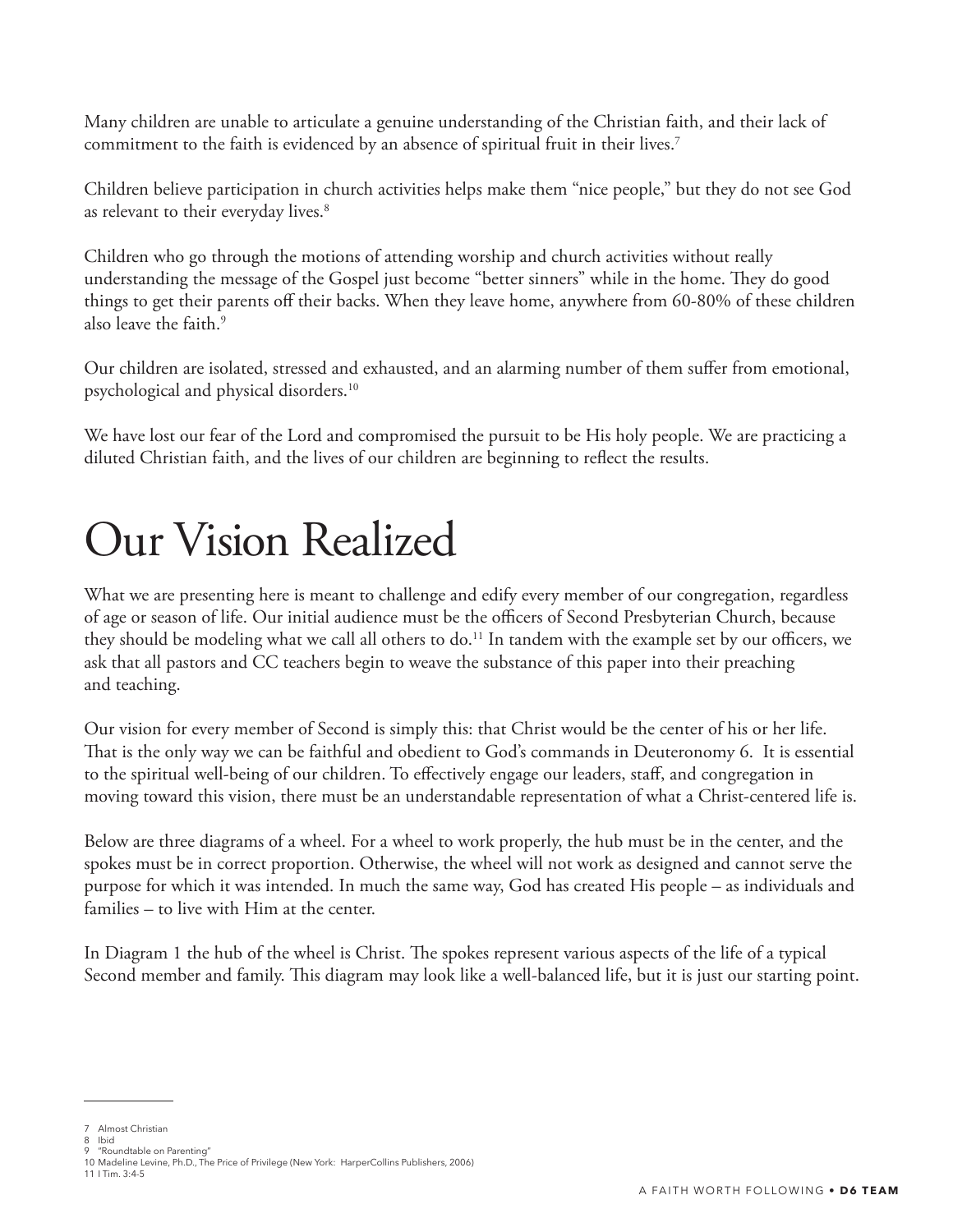Diagram 2 demonstrates how off-center we can and have become as individuals and families. The hub of Christ is diminished and displaced. Vocation, recreation, education, and sports are grossly out of proportion and dominate our lives and families. The result is a life out of alignment with God's design, causing dysfunction and limiting fruitfulness, satisfaction, stability, hope, security and love.

In Diagram 3 the hub is restored to the center of the wheel, and is no longer set apart, as in Diagram 1. This illustrates Christ properly at the center of our lives and integrated into rather than separated from everything we do. As He expands into all areas of our lives, they work together, perfectly aligned and balanced, to bring Him the glory He deserves and the blessings we inherit from Him. With our priorities made right and our purpose clearly understood, we can actually live out and enjoy the fullness of Christ that He promises us<sup>12</sup> and pass on to our children a real and lasting faith.